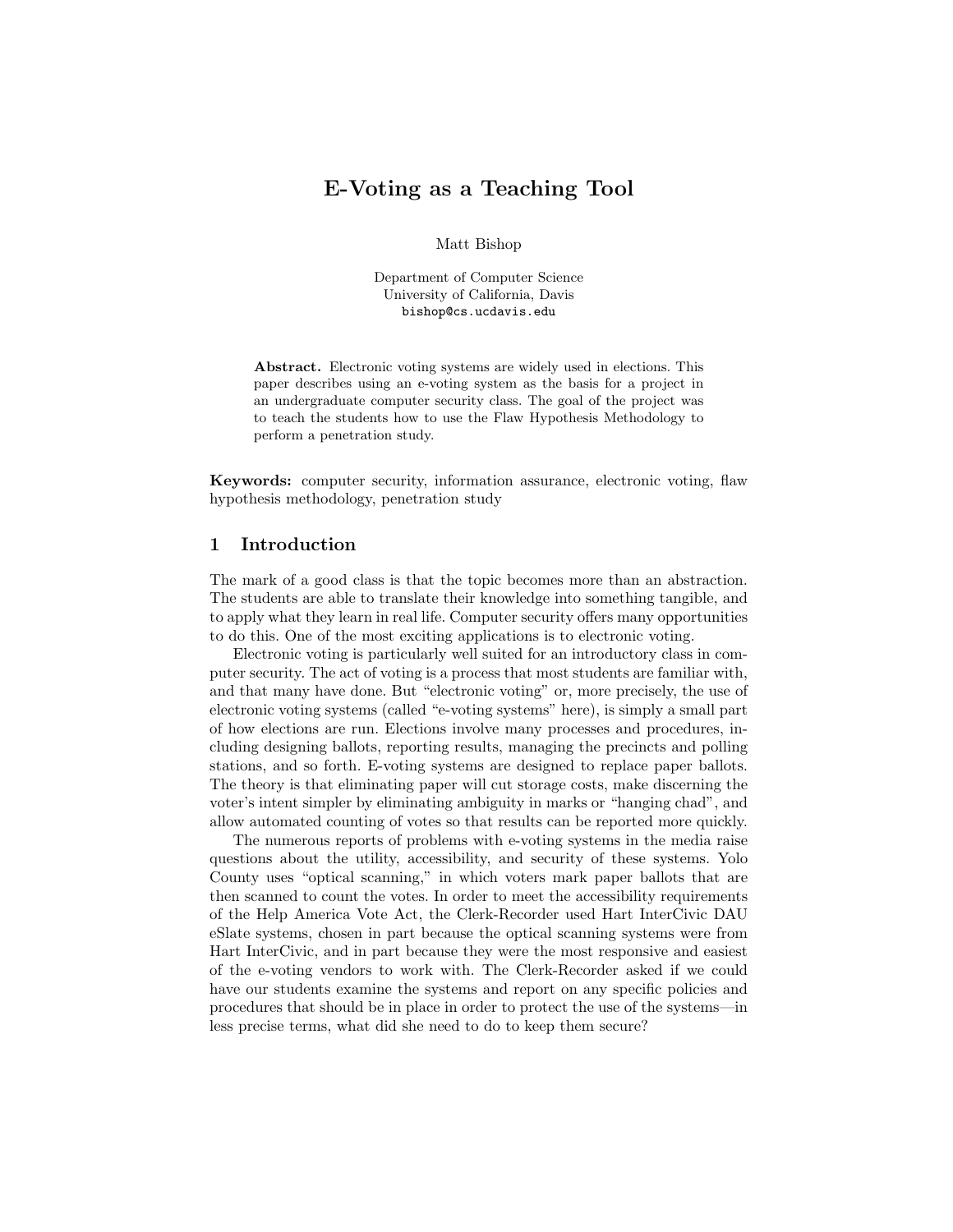18 Matt Bishop

Section 2 describes some necessary background, specifically the flaw hypothesis methodology and some details about how elections are run. Section 3 describes the structure of the project, and section 4 the results of the exercise. The paper concludes with some thoughts on the exercise.

# 2 Background

We begin with a review of the flaw hypothesis methodology, and then describe how an election in Yolo County works.

### 2.1 The Flaw Hypothesis Methodology

The flaw hypothesis methodology [1] is a structured technique for performing penetration studies. It is most effective when done in the environment in which the system is to be used; then policies and procedures will affect the results, either for better or for worse.

The methodology consists of four phases.

- 1. In the *information gathering* phase, the testers analyze the environment and the system to learn as much about both as they can. They learn how the system is deployed, operated, and shut down. They learn about the stated policies and procedures, and how those are actually practiced.
- 2. Using the knowledge and information obtained from the first phase, the testers then *hypothesize flaws* in the system. They may also draw on their knowledge of related systems, and of the flaws in those systems. Human failings are a valuable source of flaws, because people often do not follow proper procedures—or the procedures for handling unexpected or rare events may not exist.
- 3. The third phase *tests the hypothesized flaws*. Often, time limits or other constraints prevent all the hypotheses from being tested. Those that are must be documented thoroughly. If the test demonstrates that the flaw does not exist, the testers proceed to the next flaw. But if the flaw does exist, the testers proceed to the next phase.
- 4. The final phase is *generalization*. In this phase, the testers examine the flaws they have found, and try to generalize them to find other flaws. As an example, if 3 network daemons have similar flaws, a logical generalization is that a library common to all 3 daemons contains a flaw.

We have used this methodology in projects in the past. One class helped test an intrusion tolerant system. The system specification stated that the system's performance would degrade no more than 25% if an attacker gained access to it. Therefore, the goal of the penetration test was to gain unauthorized access to the system and then cause a degradation of system performance by more than 25%. A different class tested a deception mechanism; the goal of the study was to determine the type of system being targeted. In both cases, we used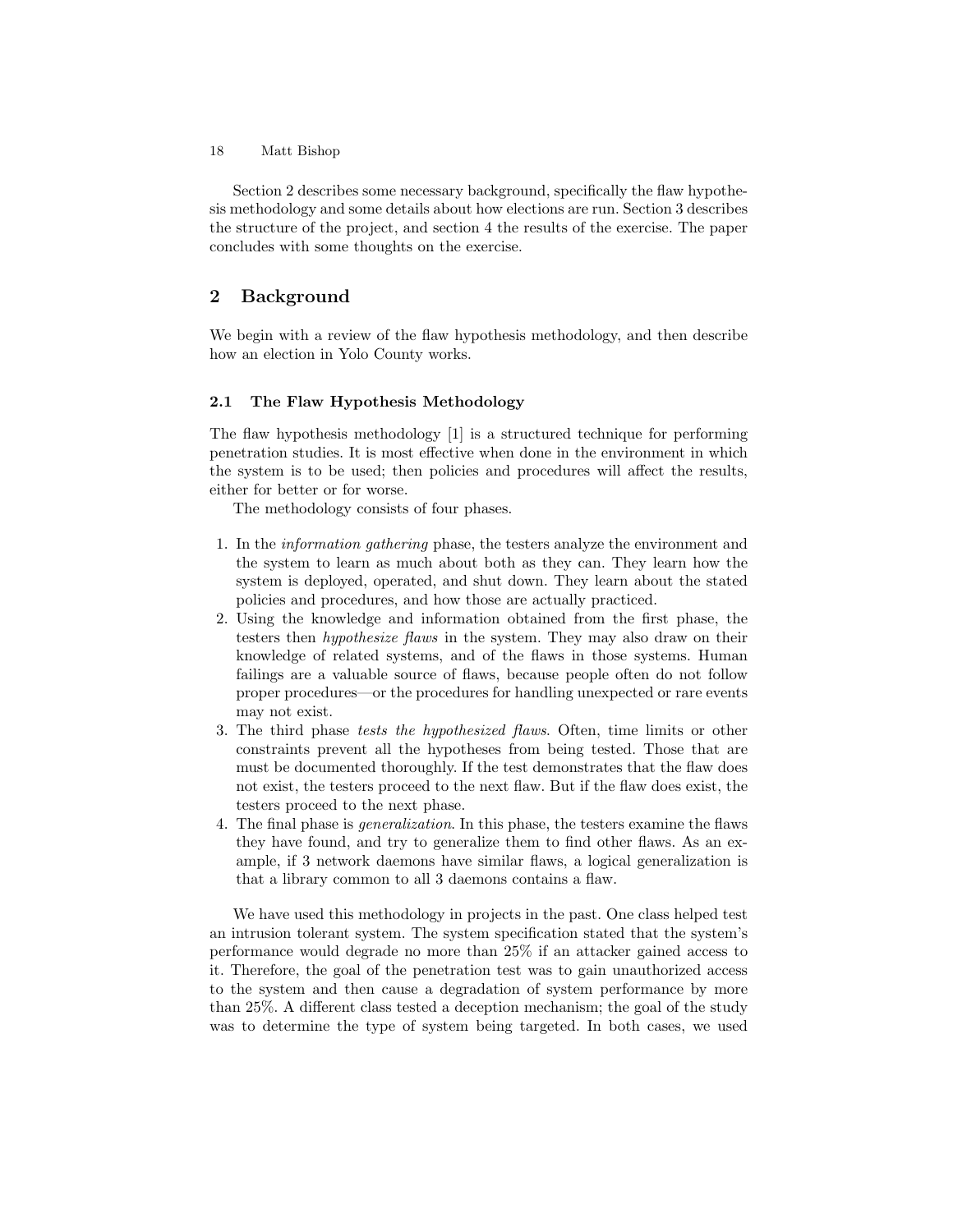special control mechanisms to restrict the students so they would not accidentally attack systems other than those involved in the test. For the voting machines, we kept the systems in locked rooms, and did not connect them to any networks. All access required the students to be physically present. This simulated the environment in which the machines would be used, as California forbids them to be connected to a network.

#### 2.2 Elections and All That

Elections have several security-related requirements. Key ones are *accuracy* (the votes are recorded and counted accurately), *anonymity* (no ballot can be associated with a particular voter; this is sometimes called *secrecy of the ballot*), and *secrecy* (no voter can prove how he or she voted to a third party; this prevents selling of votes). California imposes other specific requirements for elections. For example, every e-voting system in California must provide a paper trail that the voter can use to verify his or her vote is recorded correctly. This *Voter-Verified Paper Audit Trail* (VVPAT) is used in recounts and is the official record of votes. In addition, only voting systems that the Secretary of State has certified may be used. The certification process examines both hardware and software. This bans the downloading of last-minute "bug fixes" or enhancements.

Unlike many other e-voting systems, the eSlate is not a self-contained unit. A cable connects each eSlate to a second device, called a *Judge's Booth Controller* or JBC. The eSlates may be daisy-chained, up to 12 per JBC. However, in Yolo County, each JBC has one eSlate because only one eSlate would be present at each polling location. The extra cable, coming out of the eSlate and intended to be connected to another eSlate, is tucked into a compartment at the top of the voting unit under a hood called the *privacy hood*. This hood hides the voter as he or she used the eSlate, so observers cannot tell how the voter votes.

When a voter is to vote using the eSlate, a poll worker uses the JBC to generate a 4-digit access code. The voter enters this code into the eSlate. The eSlate notifies the JBC, and the JBC records the access code as used, so it cannot be reused. The voter is then presented with the appropriate ballot, and votes. At the end of the session, the voter is given a summary showing how the votes were recorded, and the summary is printed on a reel of paper in a printer seated in the unit. If the voter accepts the ballot, he or she presses a button to cast the ballot. The VVPAT is marked accordingly, and the eSlate informs the voter that the ballot has been cast. If the voter rejects the ballot, the paper summary is marked as having been rejected, and the voting process restarts.

The vote is stored both on the eSlate and on the JBC. When recounts are performed, the VVPAT and not the electronic record is used.

# 3 The Project

ECS 153, "Computer Security", is an undergraduate course that introduces computer security to majors in computer science. Students from other technical dis-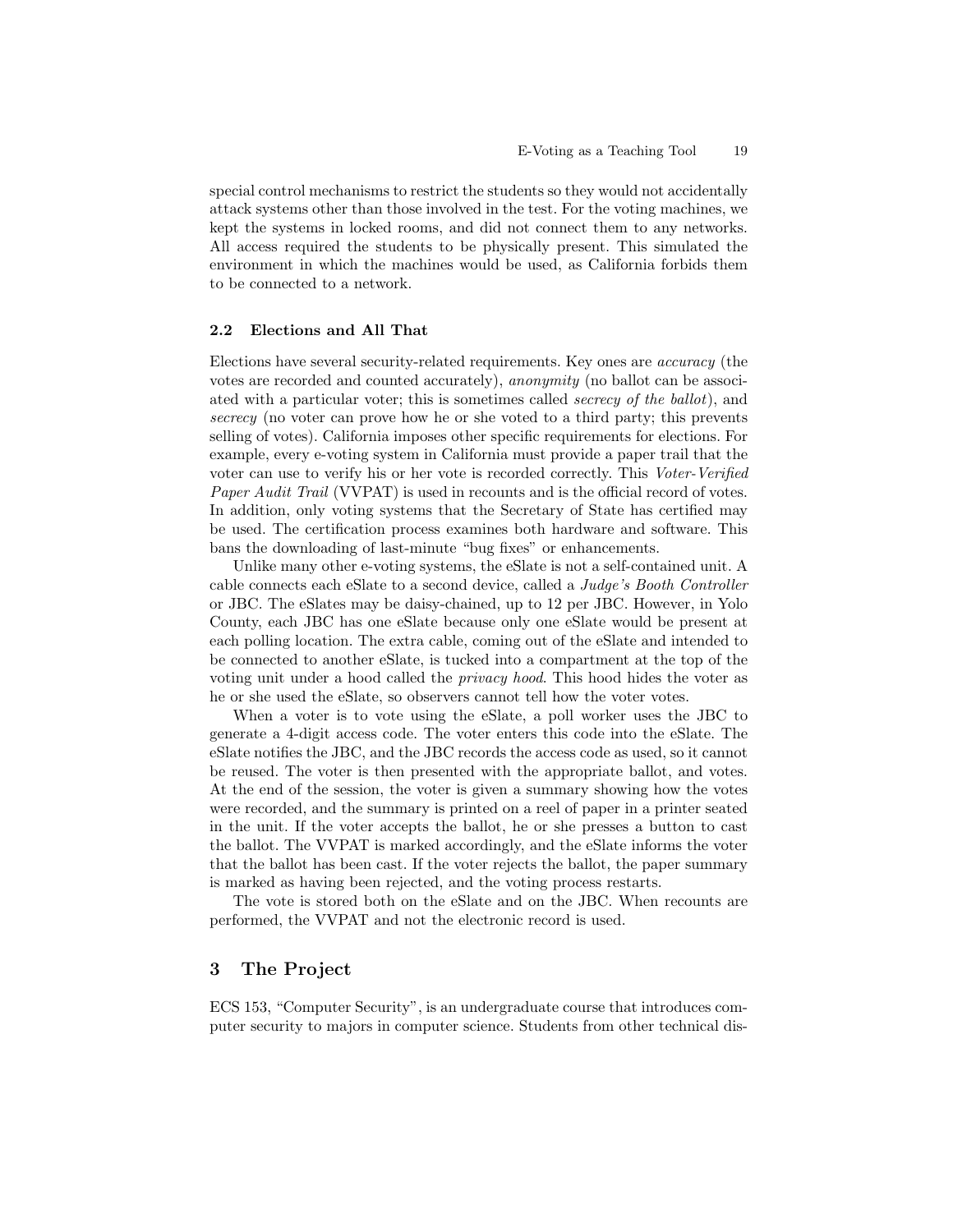#### 20 Matt Bishop

ciplines also often take it. The class covers the basic principles, models, and concepts of computer security and assurance.

A major component of the course is a term-long project, sometimes individual, sometimes a class project, in which students apply many of the principles, methodologies, and technologies discussed in the class. This term, the project was to examine the e-voting system to be used by Yolo County and suggest policies and procedures necessary to ensure that the system works properly. We intended the students to gain a deeper understanding of how to apply the flaw hypothesis methodology, to learn about "black box testing," and to discover how a seemingly simple set of requirements requires a complex balance of technology and procedures to implement a particular task—voting. At no time did we have access to source code, or to the ballot generation or tallying systems.

## 3.1 Phase 1: Information Gathering

Because security depends upon environment, especially when the environment defines the function of the system (as is true with voting), the students needed to learn some details about how voting works. Further, they had to understand how an e-voting system fit within the context of an election. So, the information gathering phase had to include not just the system but also the environment.

The first step of this phase was to determine what an e-voting system should do in an election held in Yolo County. Their report had to list the requirements for an election and explain whether meeting each requirement would involve the e-voting system. For example, one requirement is that only registered voters vote. The e-voting system, which records and tallies votes, is not involved here because only registered voters can use the e-voting system<sup>1</sup>. A second requirement is that the votes be tallied accurately. The e-voting system is intimately involved with this requirement, because it tallies the votes cast on it.

All students knew an election was supposed to produce a winner or winners, and that how someone voted was to be secret. Few realized the problem of votes being sold, which was one of the major objections to paper trails<sup>2</sup>. So the first step was for the students to do research and brainstorm about what the requirements for an election were.

The second step built on the first. Given the set of requirements, if an e-voting system were to be used, which requirements would be applicable to the system? As an example, the requirement of accuracy is clearly applicable because if the machine misrecords votes, then the results of the election will be inaccurate. But the requirement that the systems be delivered to the polling places on time is not a requirement that affects the e-voting systems; it is instead an organizational requirement under the control of people.

So, the first report for the project had two distinct elements. First, the students had to enumerate a set of requirements for the election, and justify them.

 $1 \text{ California does not allow provisional balls to be cast electronically.}$ 

 $2$  All paper trails are protected so the voter cannot take a record of his or her votes away from the machine.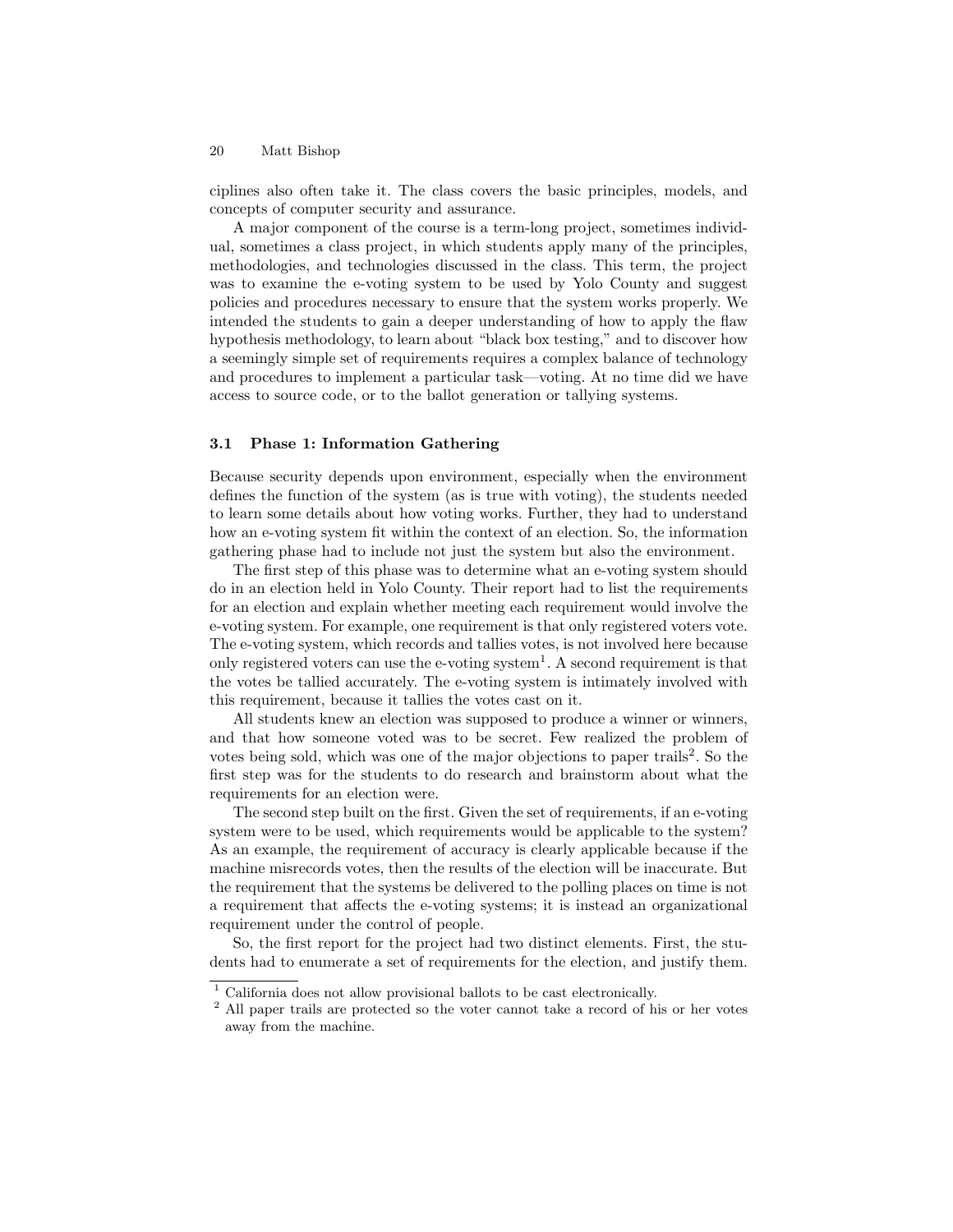Second, the students had to examine each requirement to determine whether an e-voting system would affect whether that requirement was met.

#### 3.2 Phase 2: Flaw Hypothesis Generation

In this phase, the students thought of possible flaws in the use of the e-voting systems. They used the results of the first phase as the basis for this work. The students examined the requirements relevant to e-voting systems, and developed a set of threats which, if realized, would prevent the requirements from being satisfied. The teams read reports about threat modeling of elections [2, 3]. and earlier studies of electronic voting systems to get ideas [4–9].

During this step, the Yolo County Clerk-Recorder's office gave a demonstration of how the eSlate system worked. This helped the students understand what the system looked like and how it would be used. They also learned how the systems were stored, how they would be distributed, and how the results would be brought back to the county seat and counted.

#### 3.3 Phase 3: Flaw Hypothesis Testing

In the next phase, the students had to develop tests that confirmed or refuted their hypotheses. This required the students to analyze the threats, develop general hypotheses, and then refine them to make them testable.

As an example, one good "high-level" hypothesis was that a voter could vote on the eSlate without authorization from the JBC. But there are many ways to vote on an eSlate without authorization from the JBC. One could look at the access code generated by the poll worker, and quickly enter the booth and use the code before the one to whom the code was given. A bug in the software could allow any random 4-digit number to unlock the eSlate. Someone could guess an access code successfully. In order to test the hypothesis, a more specific hypothesis (or set of hypotheses) must be made.

In some cases, students would not be able to carry out the appropriate tests, particularly when the test required equipment that was not available. For example, one team suggested monitoring the electromagnetic emissions from the voting system to read the votes of the voter in the booth; but we did not have access to the necessary equipment. We encouraged the students to list all the tests they wanted to run, along with how to interpret the results of the tests.

For this exercise, the students were told to assume the attackers had unfettered access to the e-voting system. This meant that attacks such as the Princeton virus [10] or Hursti I and II [9] were fair game. With proper precautions, the likelihood of those attacks being successfully launched can be reduced to any desired probability. So, while unrealistic, this assumption set the stage for the last phase of the project.

#### 3.4 Extra Phase: Remediation

A principle tenet of the way ECS 153 is taught holds that students must learn how to fix problems they find. Hence, they were asked to describe policies and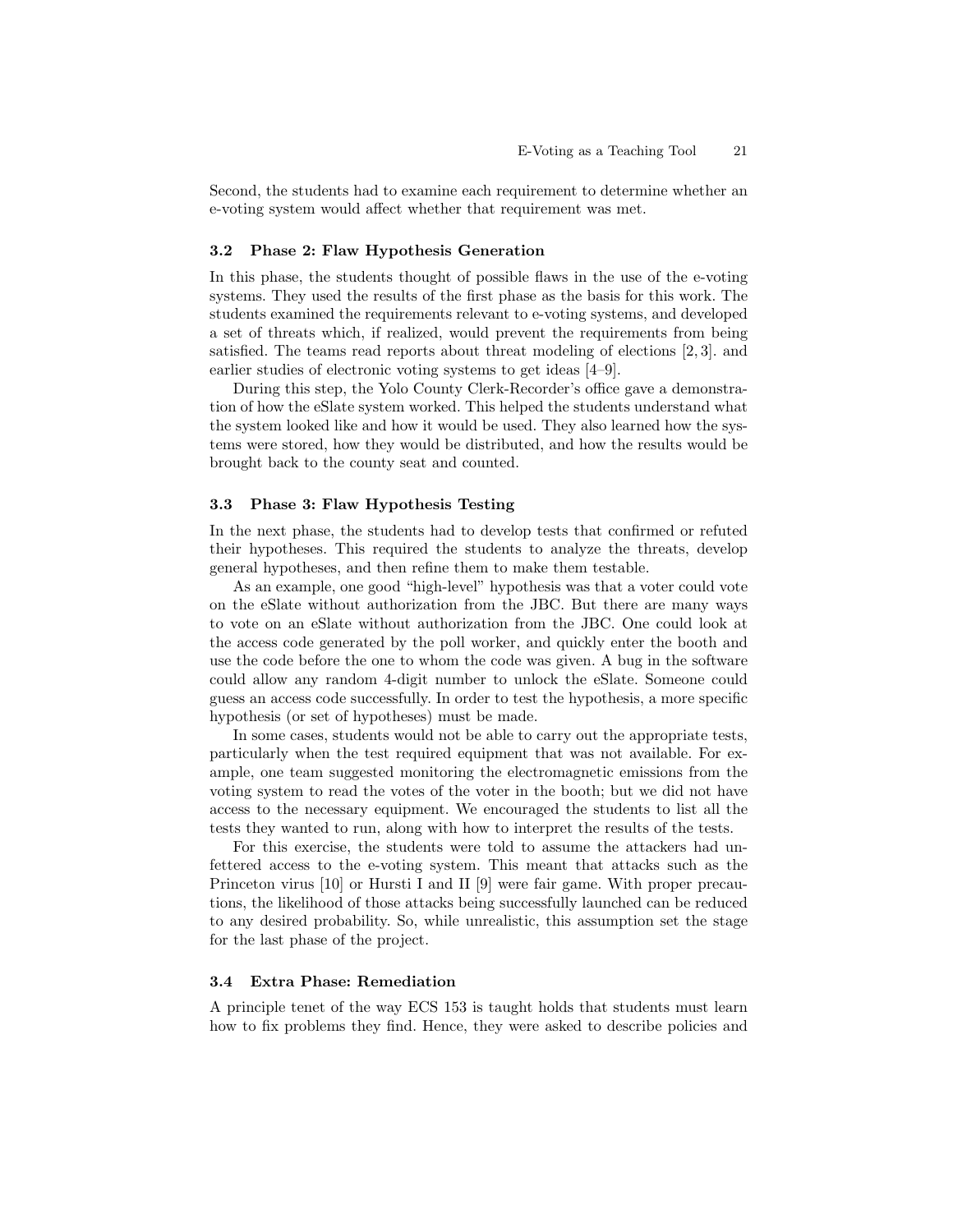procedures that would hinder or (ideally) prevent any attacks that exploited problems they found.

# 4 Results

The students were enthusiastic about the project (in part, one suspects, because of the election in the middle of the term). Some teams focused on physical flaws; others looked for problems relating to the software.

One set of hypotheses focused on disconnecting power or cables to see if the vote totals on the JBC, eSlate, and printed paper could differ. Teams focused on the connection between the printer and the eSlate unit. They tried unplugging the connection at various times in the voting proccess. For example:

*Hypothesis: One can vote with the printer disconnected.* If so, then one can cast a vote without a corresponding vote being recorded on the paper trail. This creates a discrepancy that will cause a vote not to be counted should a recount occur. The test was to disconnect the printer from the eSlate and then attempt to vote. The result was a failure; the eSlate would not accept an access code unless the printer were connected.

They also examined the connection between the eSlates and the JBC, and other eSlates. One team examined the daisy chaining of eSlates, and discovered that it was possible to reboot the JBC and all eSlates:

*Hypothesis: The eSlate can be forced to use battery power throughout the election.* Normally, the eSlate draws power from the serial cable connecting it to the JBC. It has an internal battery that is used should the power fail. One team noted that disconnecting the JBC's power, or tripping a switch in a conventional power strip, would have this effect. Another team found that plugging a DSUB-15 NULL terminator onto the end of the extra cable at the end of the daisy chain of eSlates caused the eSlates not to draw power from the JBC, thus running on battery power only. The difference in the attacks is instructive, because the first can be remediated by keeping power strips away from voters. The second is far more difficult to prevent, because a NULL terminator fits into a pocket, and the extra cable is concealed in a drawer under the privacy hood. It would take an observant poll worker to notice the motion of plugging the NULL terminator into the cable. The team suggested that the extra cable be removed to solve this problem. Indeed, the Clerk-Recorder has already requested permission to remove the extra cable, and the vendor agreed.

Some teams examined some software issues, trying to overflow buffers for write-in votes (which failed) or looking at the access codes to determine the difficulty of breaking the pseudo-random number generator:

*Hypothesis: access codes can be predicted* If access codes can be predicted, then at most one access code can be active at a time. So, for example, if a poll worker issued John an access code  $a_i$ , and Jane an access code  $a_{i+1}$ , then John can first vote with  $a_{i+1}$  (which he knows because he can predict the access code after his), and then vote with *ai*. Several teams reported finding regularities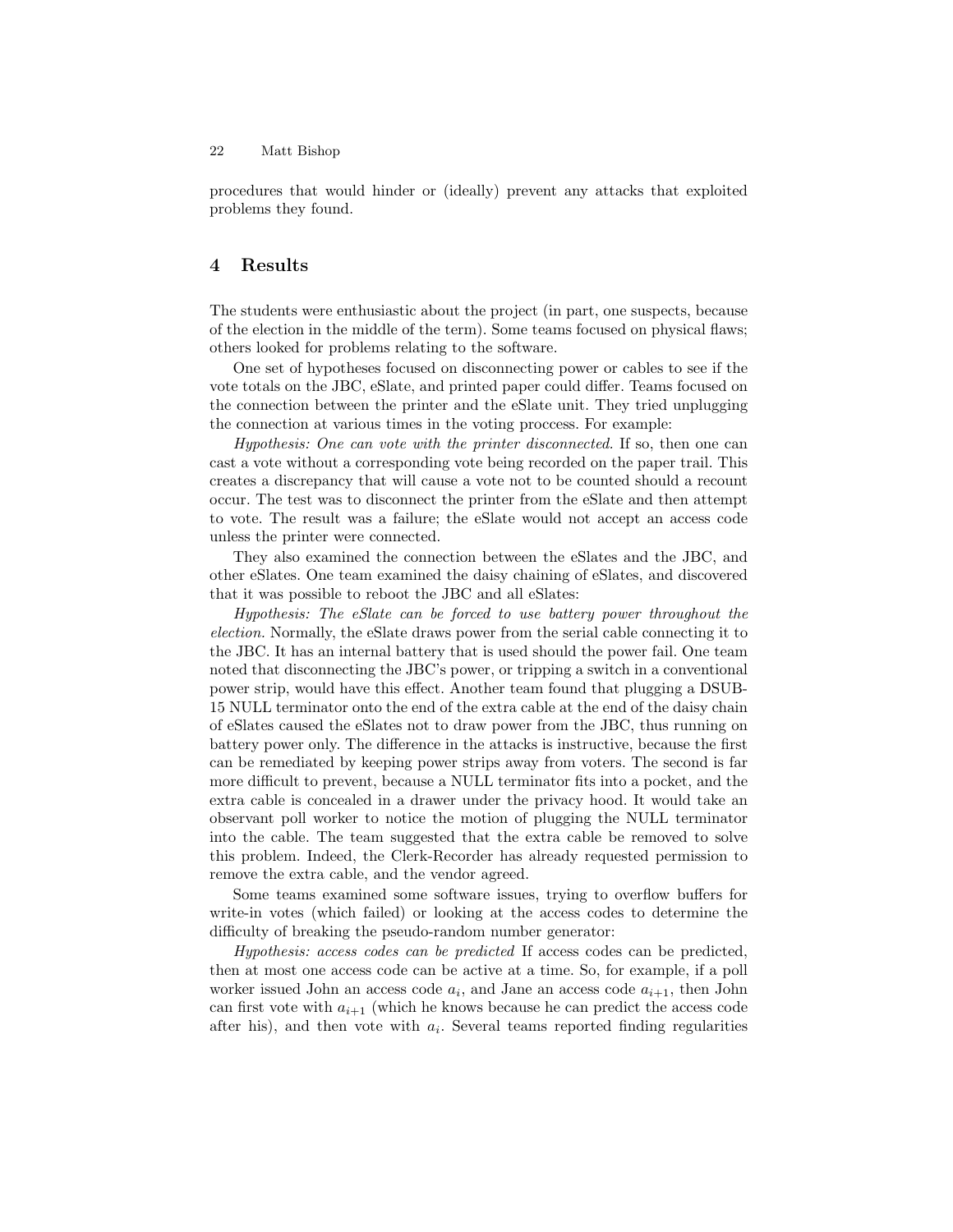in the sequences of access codes they examined, leading them to conclude the generator was not a cryptographically strong pseudo-random number generator.<sup>3</sup>

All teams concluded that proper policies and procedures would remediate the vulnerabilities they found. For the battery-draining flaw mentioned above, the recommended fix was to disconnect the extra cable. For the access code problem, the recommended fix was to ensure only one access code was active at any time. As stated earlier, in Yolo County, each polling station had only one eSlate. So, the recommended procedure was to issue one access code at a time. When the voter was done voting, the poll workers waited until he or she walked away from the eSlate before issuing the next access code.

Grading for the projects depended on the application of the methodology, and not on the number or type of flaws found. All the teams were very successful in the last two phases. Several teams had problems developing the requirements for an election; to help them, after the first phase, we provided a set of requirements that could be used in the second phase<sup>4</sup>. This "leveled the field", so to speak, so students who had trouble with the requirements could continue onto the next phase. Had this not been done, students on teams that did not develop an appropriate set of requirements would have been unable to develop the threats and meaningful hypotheses. With this common set of requirements, the teams all developed sets of threats that, while different, provided a firm basis for hypothesizing flaws.

# 5 Conclusion

The goal of this project was twofold. With respect to the class, the students were to learn how to perform a penetration study in a structured, methodical manner. This contrasts to the more popular approach of trying attack tools to see what works. That approach fails in the environment provided for the class, because e-voting systems are specialized systems with requirements not shared by most computers. Hence the students had to develop requirements and test against them in order to be able to determine whether they did, in fact, find flaws.

The second goal was to provide the Yolo County Clerk-Recorder with information about policies and procedures necessary to secure the systems on Election Day. Preliminary results were passed over before Election Day, which was halfway through the term. Interestingly, a number of students signed up to help deliver the eSlates and JBCs to polling places, and act as troubleshooters. To prepare them properly, the vendor arranged a troubleshooting class at UC Davis for the students (and others). The class was a success, everyone feeling that they better understood how the systems functioned and how to fix problems. Of course, this also led several students to hypothesize ways to attack should the recommended procedures not be followed.

<sup>&</sup>lt;sup>3</sup> None, however, presented the algorithm used to derive the access codes.

<sup>&</sup>lt;sup>4</sup> We did not say which ones affected the e-voting system, leaving that to the students.